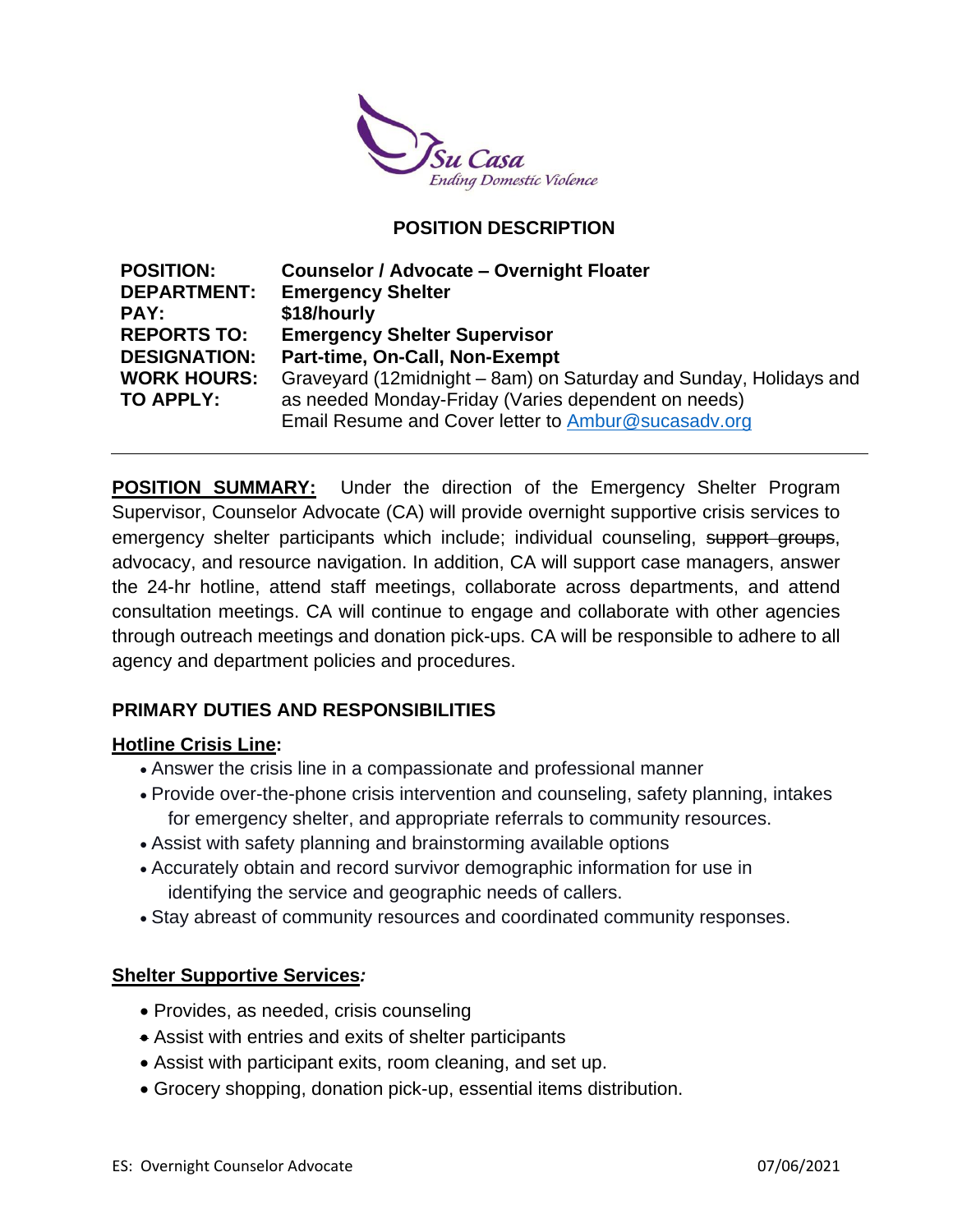- Coordinate with case managers to provide child care
- Performs additional duties and special projects as assigned.
- Ensure adherence to HIPPA requirements, privacy laws, and contract compliance specific to domestic violence victims.

#### **Documentation:**

- Maintain client-related data systems, including case notes and service notes.
- Completes timely documentation in accordance with best practice standards for all services provided to the participants.

### **Shelter Maintenance**

- Assures health and safety standards are maintained according to all public health orders.
- Assist with organization of the storages and donations.
- Follows and implements security, safety, and health procedures, including all public health emergency guidelines, and agency/department policies and procedures.

### **SECONDARY ROLES AND RESPONSIBILITIES**

- Participates in agency meetings, department meetings, individual and group consultations, and trainings.
- Arranges for participants' transportation as needed
- Supports participants in adherence and understanding of shelter rights, responsibilities, and informed consent.
- Reports any child abuse, elder abuse, or dependent adult abuse in accordance with state mandated reporting laws.
- Works with volunteers/interns if needed.

## **MINIMUM QUALIFICATIONS:**

- 1. College degree or equivalent experience.
- 2. One-year experience as a counselor advocate and/or working in human services of victims of crime or underserved communities.
- 3. 40-hour Domestic Violence Counseling Certificate issued by the State of California or ability to obtain certificate within 60 days of employment
- 4. Language: English
- 5. Valid and current California driver's license; must have own vehicle with liability insurance, clean driving record, ability to drive between job sites and transport participants as needed.
- 6. Ability to remain awake during overnight hours.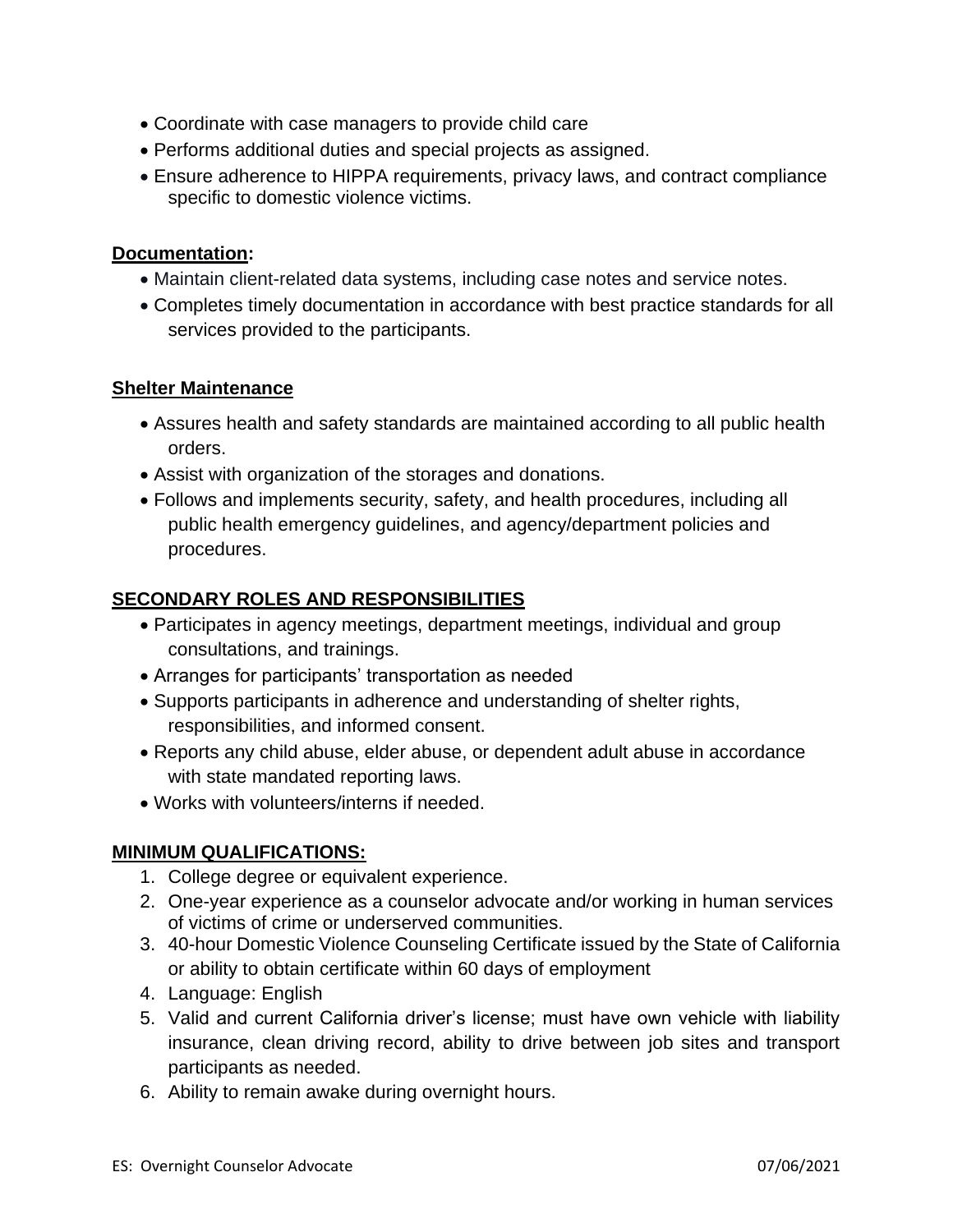- 7. Effective written and oral communication skills
- 8. Proficient computer knowledge and skills.
- 9. Able to work as a team member and have good interpersonal skills. Capacity and comfort with taking initiative and working independently and productively with minimal supervision.
- 10.Sensitivity to domestic violence survivors' issues and needs.
- 11.Has not been a client of Su Casa or any other domestic violence agency during the previous 2 years.
- 12.Satisfactory CA Department of Justice criminal background check.
- 13.Available as needed during employee's stated scheduled availability.
- 14.Able to lift from 25lbs to 50lbs and sort items/donations and climb stairs.

## **PREFFERED QUALIFICATIONS:**

- 15. Two or more years of experience as a counselor advocate and/or working in human services, with victims of crime or underserved communities.
- 1. Bilingual English/Spanish, or in any other language
- 2. Positive and professional (oral and written) communication style with a wide range of individuals, including situations that are emotionally charged and stressful
- 3. Has 40-hour Domestic Violence Counseling Certificate issued by the State of California
- 4. CPR/First Aid Adult/Child certified
- 5. Mandated Reporting certified
- 6. Trauma-Informed trained
- 7. Excellent written and verbal communication, problem-solving, and record-keeping skills
- 8. Proficiency in Microsoft Office suite
- 9. Ability to meet Form I-9 documentation requirements
- 10. Must be fully vaccinated against or willing to undergo weekly testing for COVID-19 after providing completed accommodation paperwork.

**This job description is not intended to be all-inclusive. Su Casa ~ Ending Domestic Violence reserves the right to revise or change job duties as the need arises. This job description does not constitute a written or implied contract of employment.**

## **COMPETENCIES**

*All employees, in performing their respective tasks and duties, are to perform quality work within deadlines, with or without direct supervision; interact professionally with other employees, clients, and community partners; work effectively as a team contributor on all assignments; and work independently while understanding the necessity for communicating and coordinating work efforts with other employees and organizations.*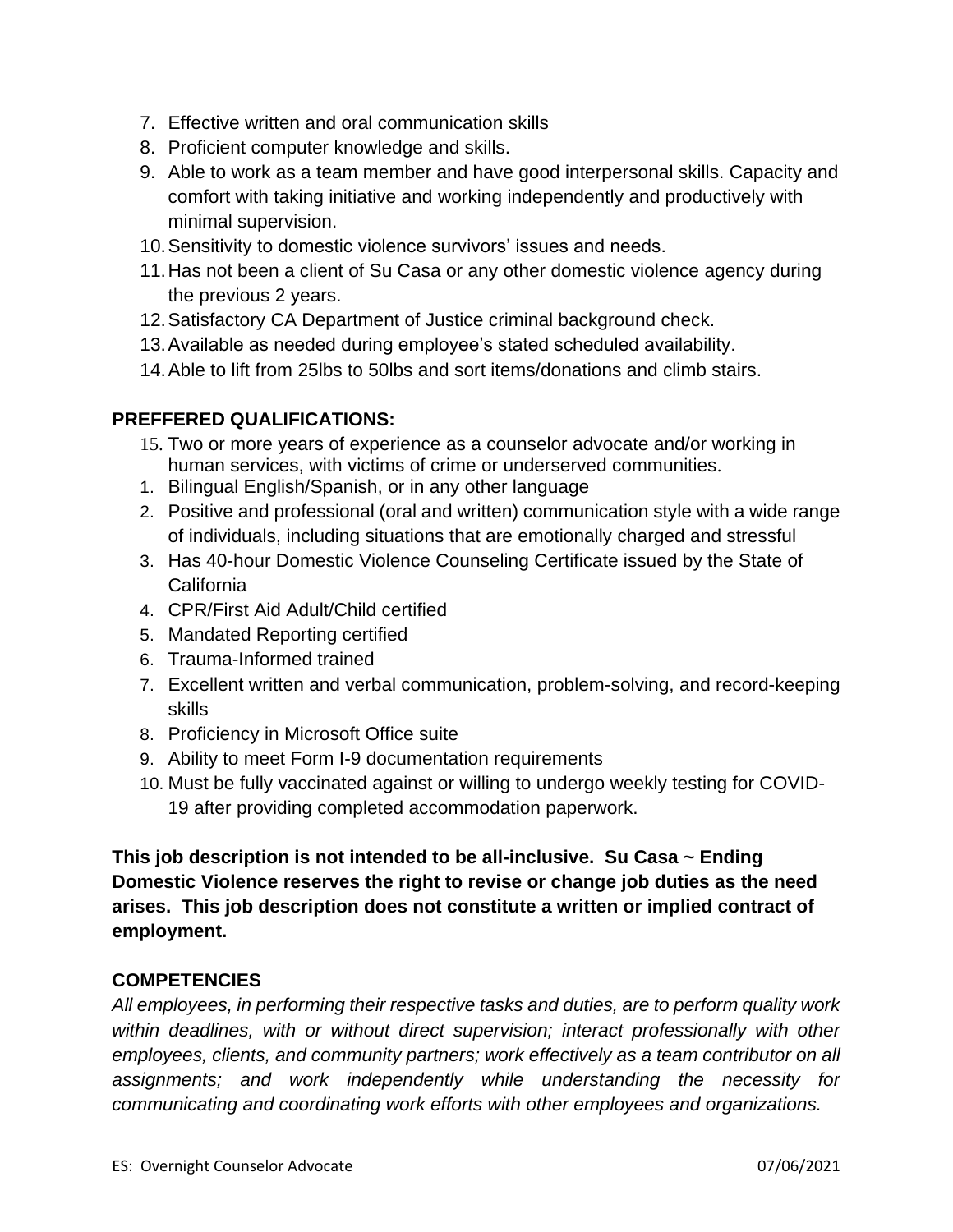**Customer Service** - Manage difficult or emotional customer situations; respond promptly to client needs; solicit client feedback to improve service; respond to requests for service and assistance; meet commitments.

**Interpersonal Skills** - Maintain confidentiality; listen to others without interrupting; keep emotions under control; remain open to others' ideas and trying new things.

**Oral Communication** - Speak clearly and persuasively in positive or negative situations; listen and obtain clarification; respond well to questions; participate in meetings.

**Written Communication** - Write clearly and informatively; edit work for spelling and grammar; able to read and interpret written information.

**Teamwork** - Exhibit objectivity and openness to others' views; give and welcome feedback; contribute to building a positive team spirit; put success of team above own interests.

**Professionalism** - Approach others in a tactful manner; react well under pressure; treat others with respect and consideration, regardless of status or position; accept responsibility for own actions; follow through on commitments.

**Language Skills** - Ability to read and interpret documents such as safety rules, operating and maintenance instructions, and procedure manuals; ability to write routine reports and correspondence; ability to speak effectively before groups of client, community partners, and colleagues.

RECOMMENDED: Su Casa is committed to providing equal employment opportunities to all employees and applicants, without regard to race, ethnicity, religion, color, sex (including pregnancy, childbirth, breastfeeding, and related medical conditions), gender, gender identity, gender expression, sexual orientation, national origin, ancestry, citizenship status, uniform service member and veteran status, marital status, pregnancy, age, protected medical condition, genetic information, disability, or any category protected by applicable federal, state., or local law. Su Casa will conform to the spirit, as well as to the letter, of all applicable laws and regulations. A member of Su Casa's administration will provide a copy of this policy upon request.

# **EQUAL EMPLOYMENT OPPORTUNITY**

Su Casa recognizes and supports its obligation to reasonably accommodate applicants and employees with physical or mental disabilities or religious beliefs or practices in order to allow them to perform the essential job functions. The Agency will provide a reasonable accommodation for any known physical or mental disability, and/or religious beliefs and observances, to the extent required by law, provided the requested accommodation does not create an undue hardship for the Agency, and/or does not pose a direct threat to the